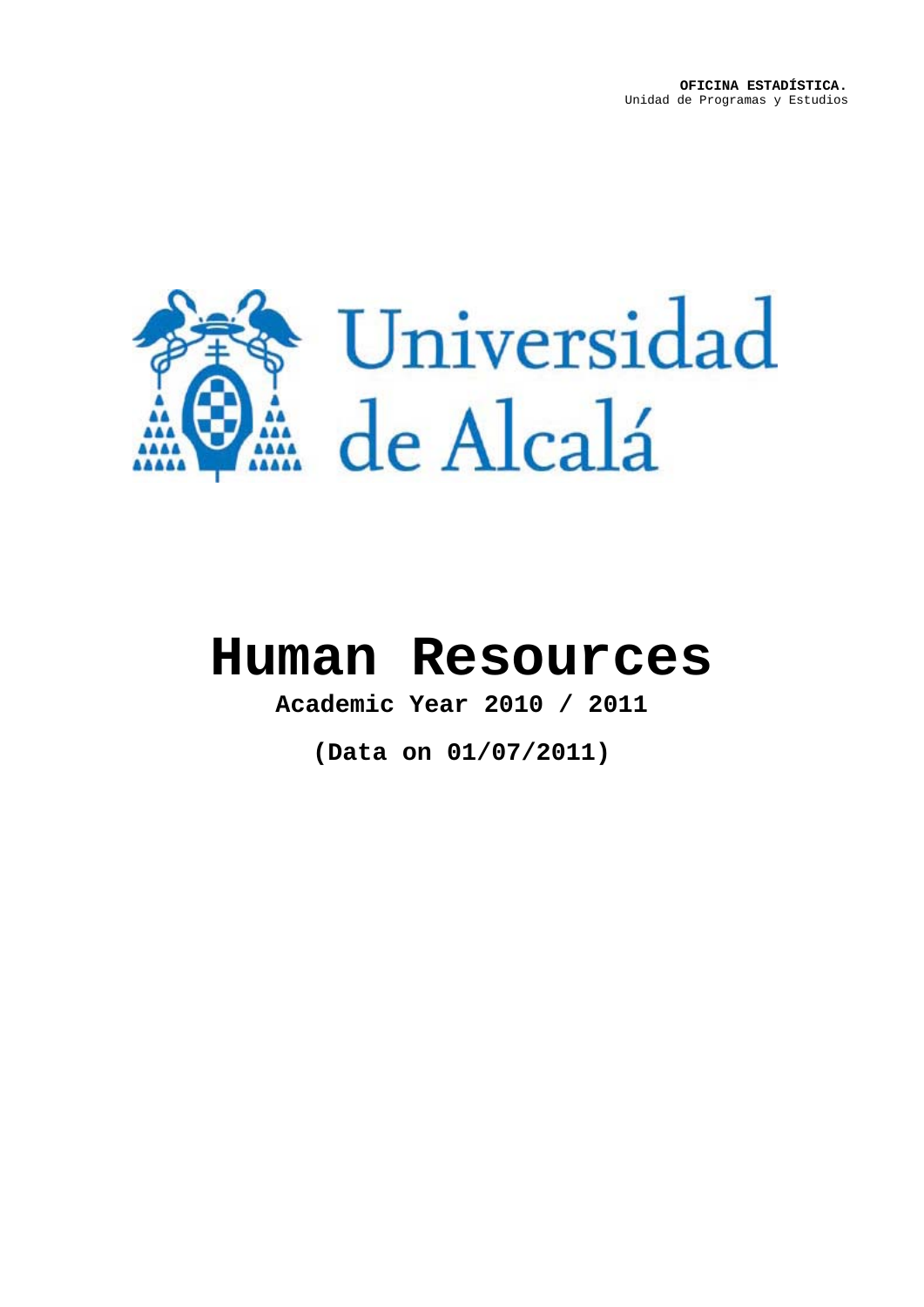**OFICINA ESTADÍSTICA.** Unidad de Programas y Estudios



# **I. 2 HUMAN RESOURCES**

**Teaching and Research Staff: (on 01/07/2011) Number of Researchers**: 263 **Number of Teachers**: 1.826

## **Gender Distribution**:

Female: 39,49% Male: 60,51%

## **Administration and Services Staff:**

**Number of Administration and Services Staff**: 801 **Gender Distribution**: Female: 64,3%

Male: 35,7%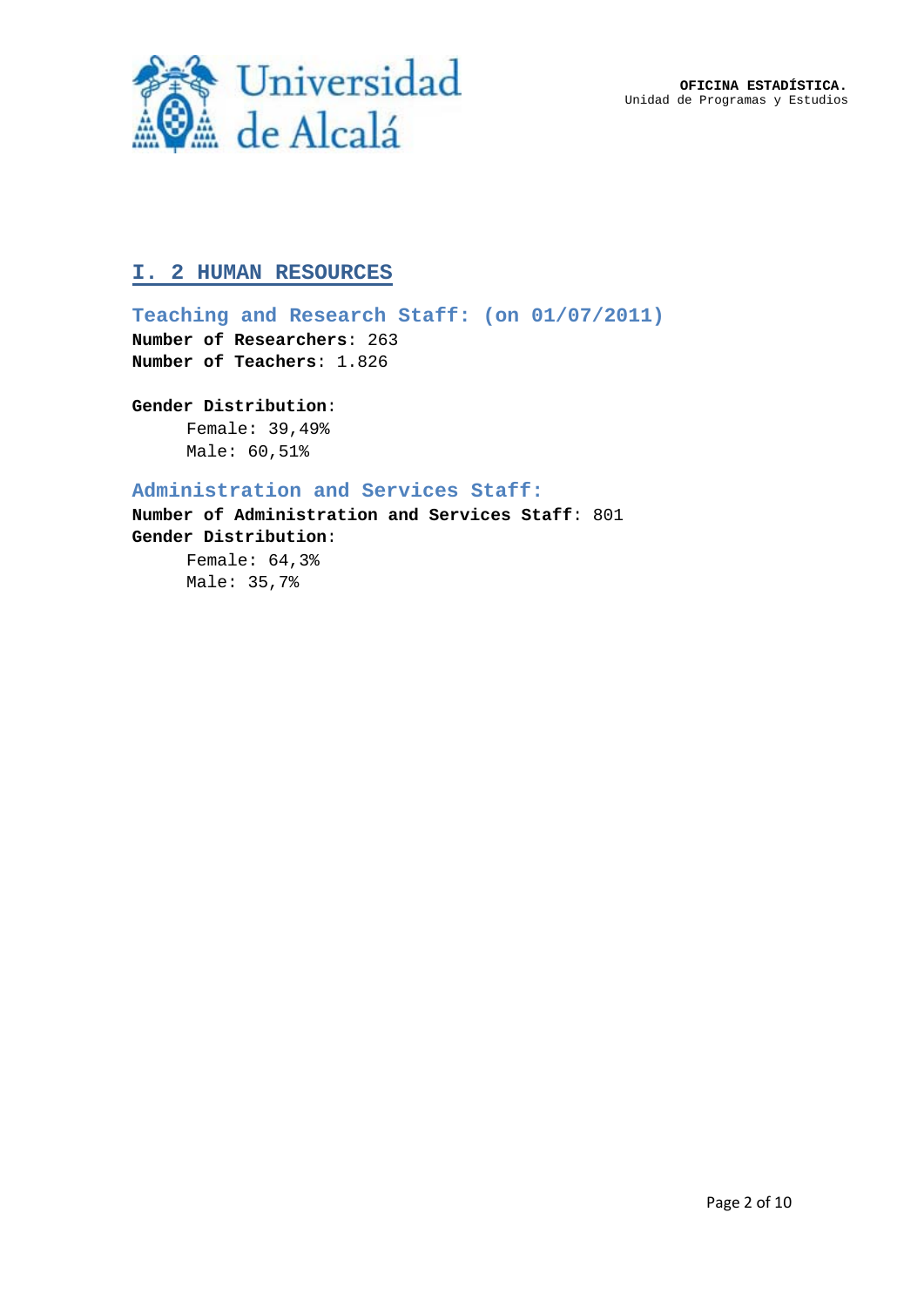

# **Teaching and Researching Staff**

|            | Servant | Civil Professional | Hired by the<br>Administration | Total |
|------------|---------|--------------------|--------------------------------|-------|
| Teacher    | 818     | 932                | 76                             | 1.826 |
| Researcher |         | 263                |                                | 263   |
| Total      | 818     | 1.195              | 76                             | 2.089 |

|                   | Civil<br>Servant | Professional | Hired by the<br>Administration | Total, |
|-------------------|------------------|--------------|--------------------------------|--------|
| <b>TEACHER</b>    | 818              | 932          | 76                             | 1.826  |
| Female            | 306              | 381          | 15                             | 702    |
| Male              | 512              | 551          | 61                             | 1.124  |
| <b>RESEARCHER</b> |                  | 263          |                                | 263    |
| Female            |                  | 123          |                                | 123    |
| Male              |                  | 140          |                                | 140    |
| Total             | 818              | 1.195        | 76                             | 2.089  |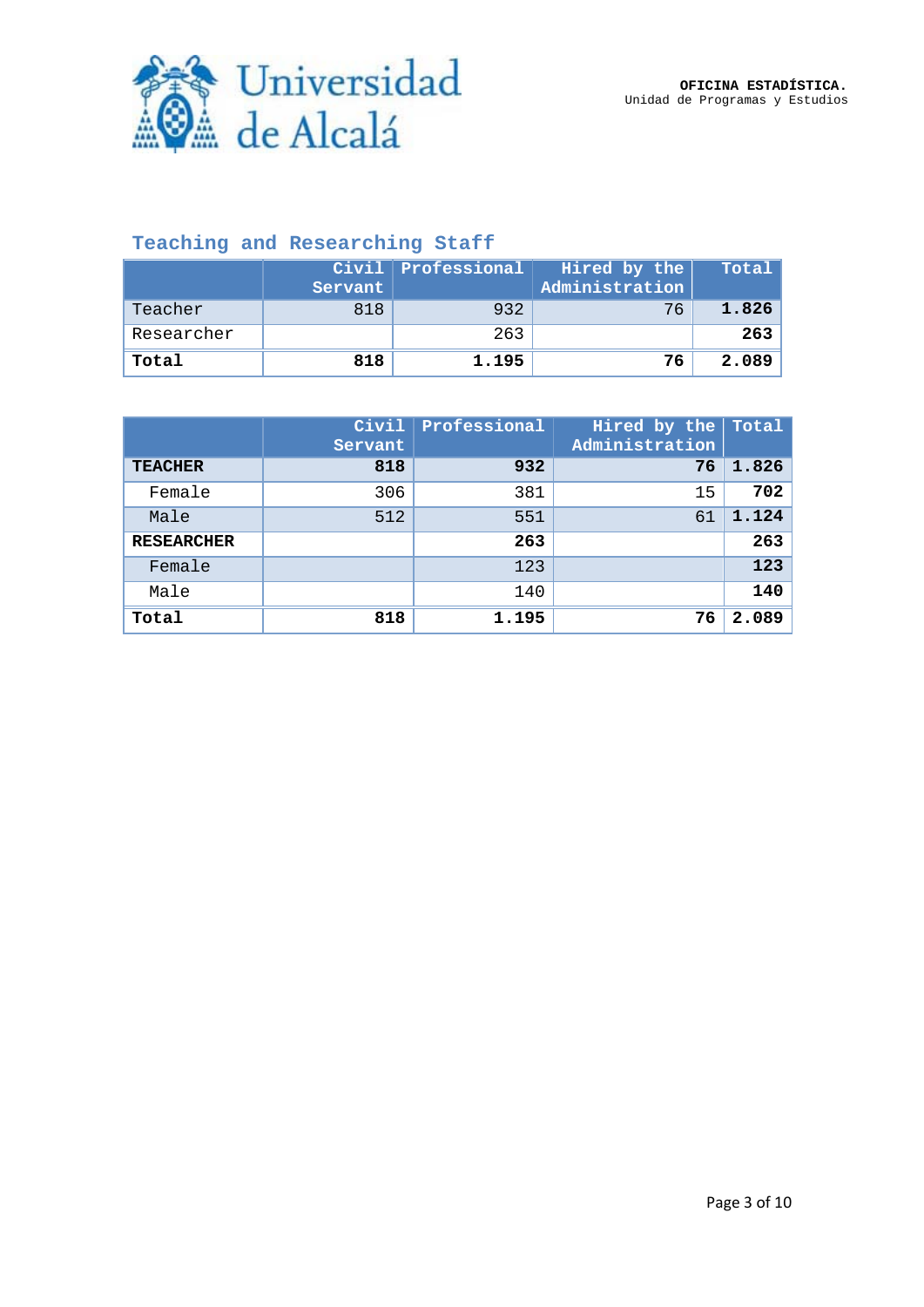**OFICINA ESTADÍSTICA.** Unidad de Programas y Estudios



# **By Body/Category and Commitment:**

**Teachers:**

|                                                                   | Active   |              | Other          | Total             |
|-------------------------------------------------------------------|----------|--------------|----------------|-------------------|
| C/C/E                                                             | T.C.     | T.P          | Administrati   |                   |
|                                                                   |          |              | ve             |                   |
|                                                                   |          |              | Situations     |                   |
| Professors, Head of                                               | 147      | 9            | 3              | 159               |
| Department                                                        |          |              |                |                   |
| University Teachers<br>(T.U)                                      | 457      | 6            | 9              | 472               |
| T.U. Intern                                                       | 50       | $\Omega$     | $\Omega$       | 50                |
| Professors, Head of<br>Department (University<br>College Schools) | 15       | $\Omega$     | $\Omega$       | 15                |
| Professors of the<br>University College<br>Schools(T.E.U)         | 98       | $\mathbf{1}$ | $\mathfrak{D}$ | 101               |
| ATS/DUE (Enf.Guadal.)                                             | 9        | $\Omega$     | $\Omega$       | $\overline{9}$    |
| T.E.U. Intern                                                     | 12       | $\Omega$     | $\Omega$       | $12 \overline{ }$ |
| Professor Hired Doctor                                            | 51       | $\Omega$     | 1              | 52                |
| Prof. Collaborator                                                | 25       | $\Omega$     | $\Omega$       | 25                |
| Prof. Assist. Doctor                                              | 74       | $\Omega$     | $\Omega$       | 74                |
| Assistant LOU                                                     | 7        | $\Omega$     | $\Omega$       | 7                 |
| Prof. Emeritus                                                    | $\Omega$ | 51           | $\Omega$       | 51                |
| Visiting Prof.                                                    | $\Omega$ | 1            | $\Omega$       | $\mathbf{1}$      |
| Associated Prof.<br>(administration)                              | $\Omega$ | 76           | $\Omega$       | 76                |
| Associated Prof.<br>(professional)                                | $\Omega$ | 322          | $\Omega$       | 322               |
| Assistant Prof. in<br>Health Science                              | $\Omega$ | 400          | $\Omega$       | 400               |
| Total                                                             | 945      | 866          | 15             | 1.826             |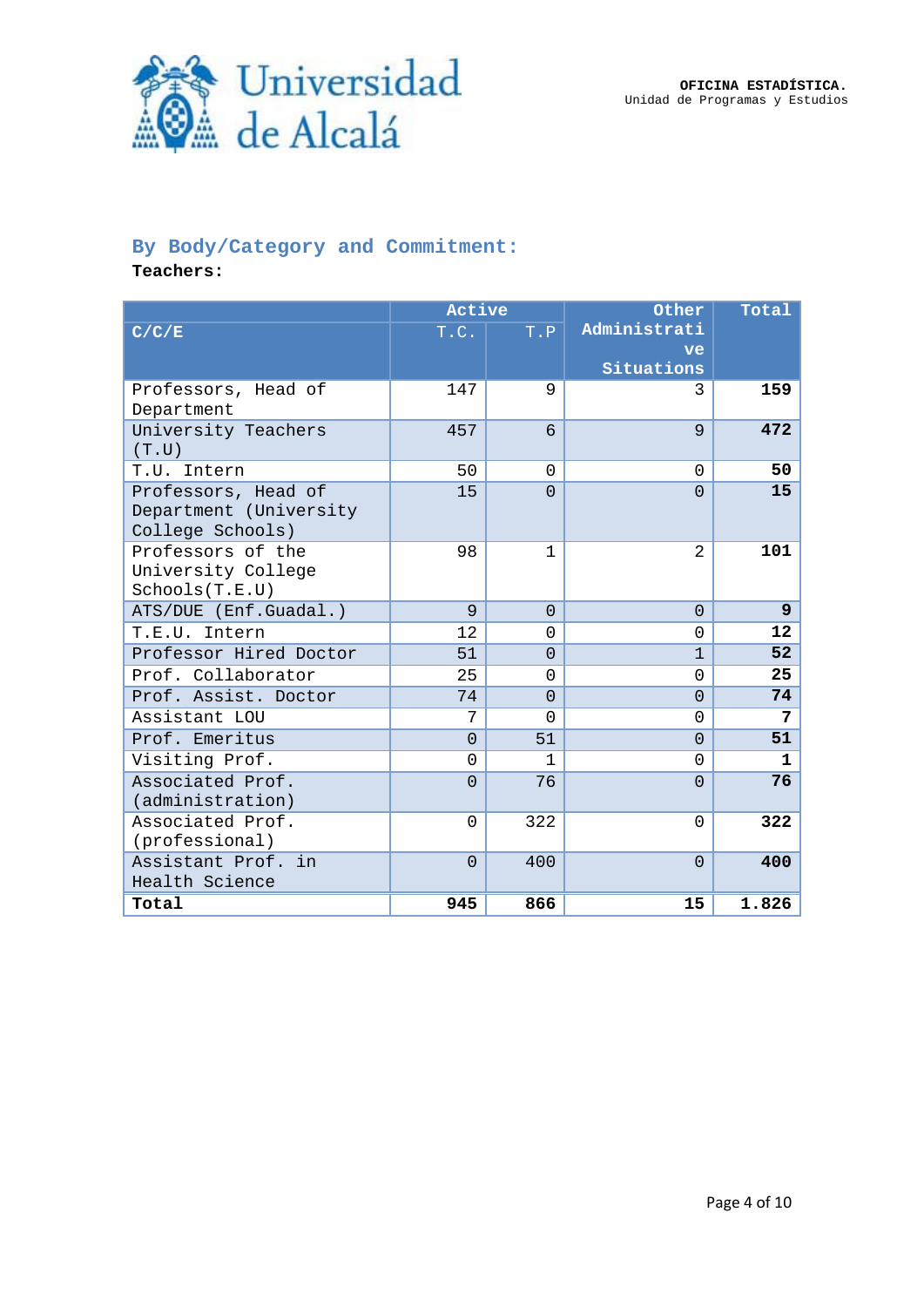



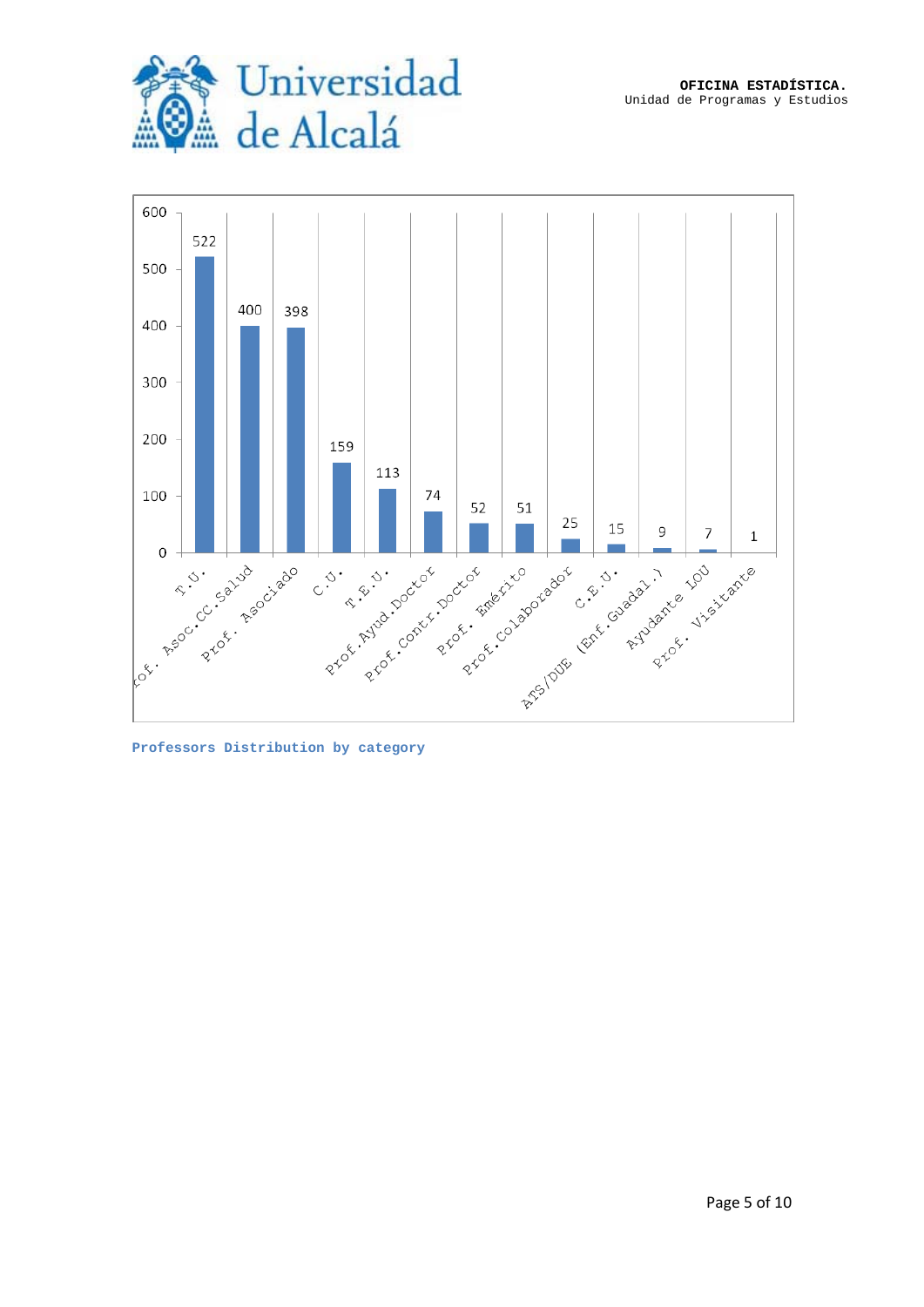



#### **Researchers**

|                                           |                                     | Full<br>Time   | Part<br>Time | Total        |
|-------------------------------------------|-------------------------------------|----------------|--------------|--------------|
|                                           | Research Staff - Ramón y Cajal      | 13             |              | 13           |
|                                           | Research Staff (Hired for Projects) | 145            | 29           | 174          |
|                                           | Research Staff (Juan de la Cierva)  | 5              |              | 5            |
| Research Staff (in training)              |                                     | 54             |              | 54           |
|                                           | Research Staff (Finnova program)    | 4              |              | 4            |
| Research Staff (Postdoctoral<br>Mobility) |                                     | $\mathfrak{D}$ |              | $\mathbf{2}$ |
| Staff UAH)                                | Research Staff (Perfec. Research    | 11             |              | 11           |
| Total                                     |                                     | 234            | 29           | 263          |



#### **Research Staff distribution**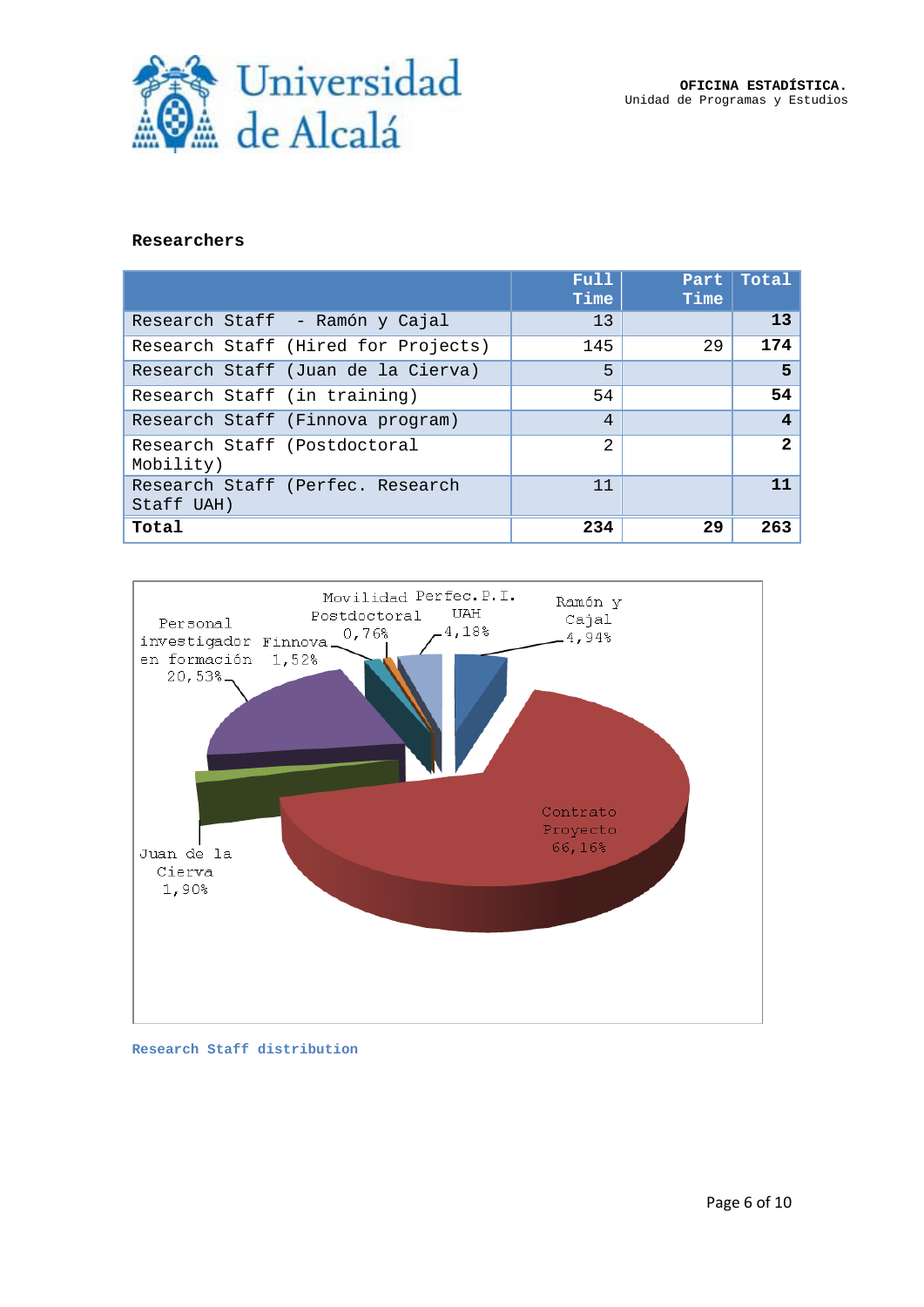

### **By Department:**

| Department                                        | Teachers | Researchers    | Total |
|---------------------------------------------------|----------|----------------|-------|
| Anatomy and Human Embryology                      | 20       |                | 20    |
| Architecture                                      | 79       | $\overline{2}$ | 81    |
| Automation                                        | 72       | 11             | 83    |
| Cell Biology and Genetics                         | 20       | 6              | 26    |
| Plant Biology                                     | 22       | 9              | 31    |
| Biochemistry and Molecular<br>Biology             | 27       | 10             | 37    |
| Computer Science                                  | 69       | 29             | 98    |
| <b>Business</b>                                   | 78       |                | 78    |
| Health and Socio Medical<br>Science               | 37       |                | 37    |
| Surgery                                           | 88       |                | 88    |
| Private Law                                       | 37       |                | 37    |
| Public Law                                        | 33       |                | 33    |
| Teaching                                          | 45       |                | 45    |
| Ecology                                           | 16       | 19             | 35    |
| Applied Economics                                 | 23       | $\mathbf{1}$   | 24    |
| Electronics                                       | 61       | 30             | 91    |
| Nursing                                           | 107      |                | 107   |
| Medical Specialties                               | 114      | 2              | 116   |
| Statistics, Economic<br>Structure and OEI         | 37       | $\mathbf{1}$   | 38    |
| Pharmacy and Pharmaceutical<br>Technology         | 12       |                | 12    |
| Pharmacology                                      | 15       | 8              | 23    |
| Philology                                         | 44       | 8              | 52    |
| Modern Philology                                  | 59       | 3              | 62    |
| Physics                                           | 30       | 5              | 35    |
| Physiology                                        | 22       | 15             | 37    |
| Physiotherapy                                     | 58       | 1              | 59    |
| Foundations of Law and<br>Criminal Law            | 25       | $\mathbf{1}$   | 26    |
| Foundations of Economics and<br>Economics History | 49       | 4              | 53    |
| Geography                                         | 24       | 8              | 32    |
| Geology                                           | 29       | 8              | 37    |
| History I and Philosophy                          | 31       | 7              | 38    |
| History II                                        | 21       | 5              | 26    |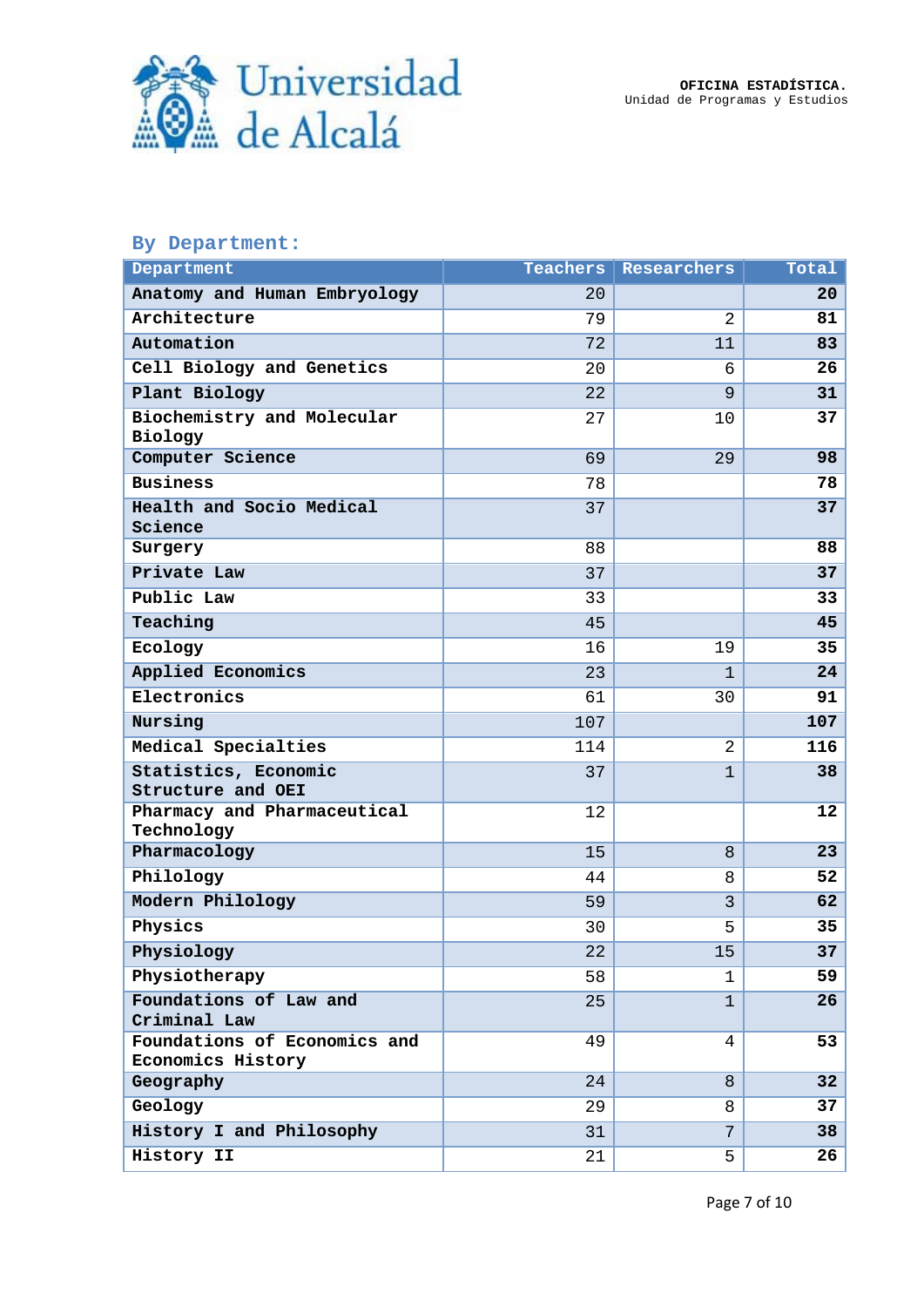

| Department                                       | <b>Teachers</b> | Researchers    | Total |
|--------------------------------------------------|-----------------|----------------|-------|
| Mathematics                                      | 51              |                | 51    |
| Medicine                                         | 121             | 8              | 129   |
| Microbiology and Parasitology                    | 30              | $\overline{4}$ | 34    |
| Nutrition, Food Science and<br>Toxicology        | 15              |                | 15    |
| Psychology and Physical<br>Education             | 37              | $\overline{4}$ | 41    |
| Analytical Chemistry and<br>Chemical Engineering | 2.9             | 19             | 48    |
| Physical Chemistry                               | 17              | 4              | 21    |
| Inorganic Chemistry                              | 20              | 15             | 35    |
| Organic Chemistry                                | 26              | 6              | 32    |
| Signal Theory and<br>Communications              | 61              | 9              | 70    |
| Zoology and Physical<br>Anthropology             | 15              | $\mathbf{1}$   | 16    |
| Total                                            | 1.826           | 263            | 2.089 |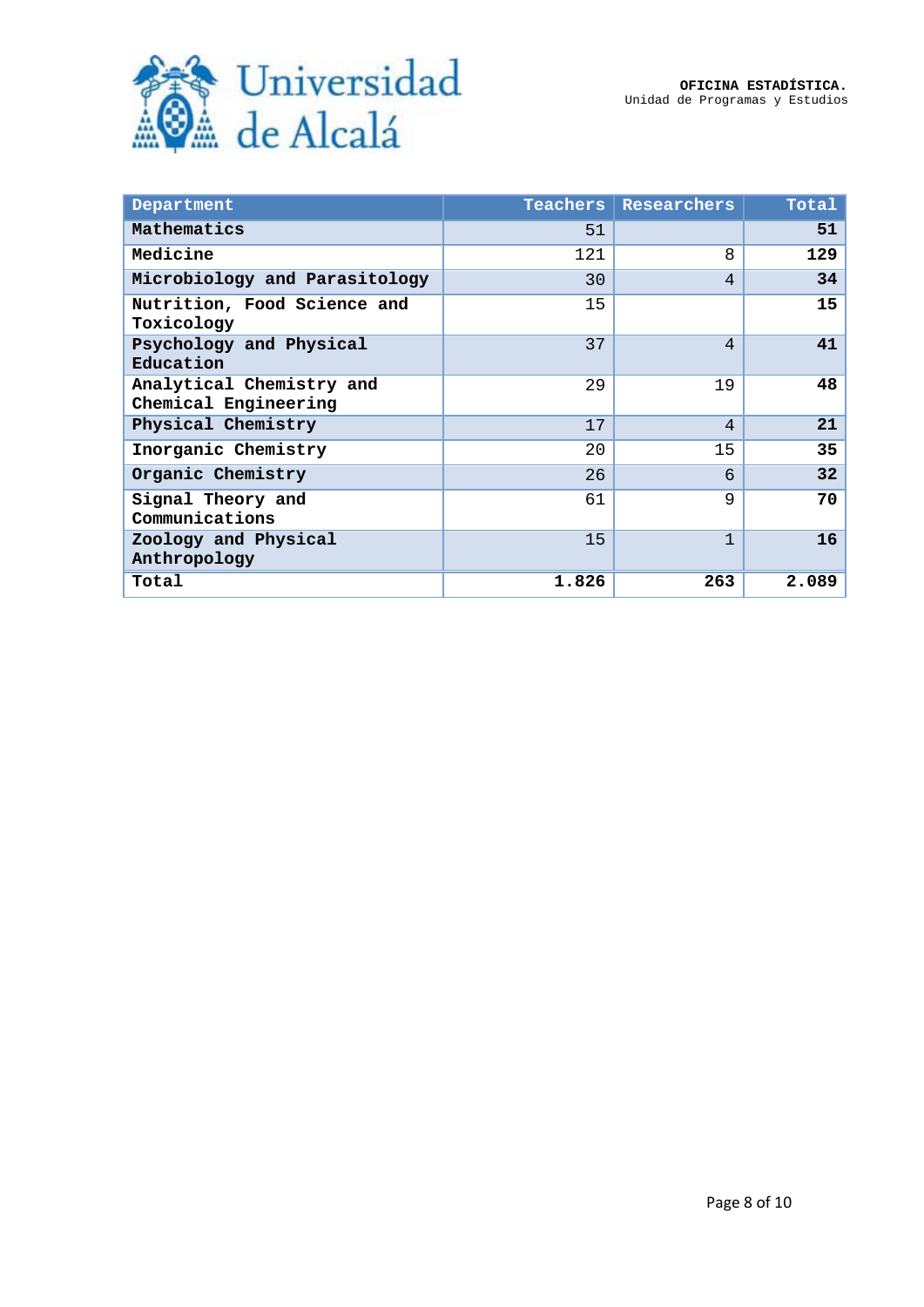

## **Body of Administration and Services Staff:**

| Officials | 507 |
|-----------|-----|
| Labor     | 286 |
| Temporary | я   |
| Total     | 801 |

## **Administration and Services Staff distribution (officials)**

|         | Officials |
|---------|-----------|
| Career  | 430       |
| Interim |           |
| Total   | 507       |

|         |    | A 7 |     | C2  |  |
|---------|----|-----|-----|-----|--|
| Carrier | 25 |     | 201 | 132 |  |
| Interim |    |     |     | 67  |  |
| Total   | 25 | 77  | 205 | 199 |  |



**Distribution by Group (Administration and Services Staff – Officials)**